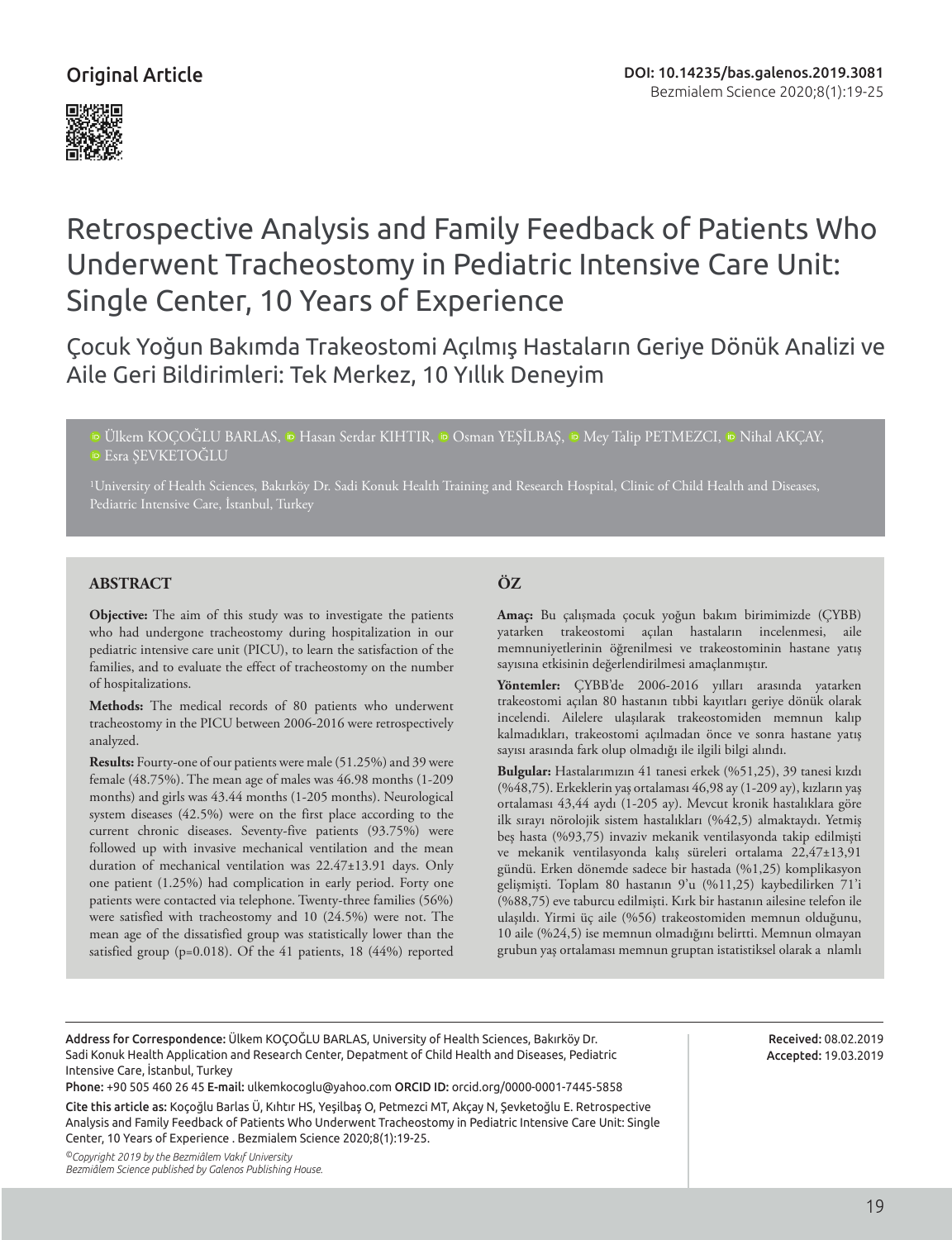a decrease in the number of hospitalizations between before and after the tracheostomy and four (10%) reported an increase in the number of hospitalizations. The group with an increased number of hospitalizations had a significantly higher number of hospitalizations before the tracheostomy (p=0.028).

**Conclusion:** The satisfaction levels of the families will be increased by increasing the tracheostomy care trainings given before discharge from the hospital, improving the home care services and ensuring the ease of transportation of these patients to the hospitals.

**Keywords:** Child, intensive care, satisfaction, tracheostomy

derecede düşüktü (p=0,018). Ulaşılan 41 hastanın 18'i (%44) trakeostomi öncesi ve sonrası arasında yatış sayısı bakımından azalma olduğunu, dört hasta (%10) ise artma olduğunu belirttiler. Yatış sayısı artmış olan grupta trakeostomi açılmadan önce de hastane yatış sayısı yüksek bulundu (p=0,028).

**Sonuç:** Taburculuk öncesi verilen trakeostomi bakım eğitimlerinin arttırılması, evde bakım hizmetlerinin geliştirilmesi ve bu hastaların hastanelere ulaşım kolaylığının sağlanması ile ailelerin memnuniyet düzeyleri artacaktır. Trakeostomi açılmadan önce zaten sık hastane yatışı olan hastalarda ise yatış sayısını azaltmak için başka tedbirlerin alınması bu hastalar için daha fazla yarar sağlayabilir.

**Anahtar Sözcükler:** Çocuk, yoğun bakım, memnuniyet, trakeostomi

## **Introduction**

Tracheostomy is one of the oldest surgical methods for providing airway clearance (1). The first successful tracheostomy intervention was published by Brassolva in the beginning of 15<sup>th</sup> century (2). In children, it is most commonly applied in case of prolonged endotracheal intubation due to systemic or upper and lower respiratory diseases in order to reduce sedation time, to relieve mechanical ventilator dependence and thus to increase patient comfort (3). While in the early 1900s, tracheostomy was made in infectious diseases causing upper airway obstruction, nowadays there has been an increase in the number of patients undergoing tracheostomy and change in indications for tracheostomies with the development of intensive care units  $(4,5)$ .

Telling parents about the need for tracheostomy in appropriate language and getting consent is often one of the most difficult situations we all face. Especially in traditional societies like our country, tracheostomy seems to be a practice that is initially opposed by families. Chen et al. (6)also noted that it is difficult to get families to accept the need for tracheostomy in Taiwan and that this leads to very long periods of invasive and non-invasive mechanical ventilator stays. In this study, we aimed to summarize our 10-year data and to find out what effect tracheostomy has on the quality of life of patients and their parents, whether it reduces the number of hospitalizations of patients and the positivenegative situations experienced by parents in general.

#### **Methods**

This study was carried out in our third level pediatric intensive care unit (PICU) which has a capacity of 16 beds. The study was approved by the Ethics Committee on 11.12.2017 (2017/386). The medical records of 80 of the 86 patients who underwent tracheostomy were retrospectively examined from 2602 patients who were admitted to the PICU between 01.01.2006 and 31.12.2016. Six patients were excluded from the study because their files could not be reached. Patients' ages, genders, current diseases, causes of admission to intensive care unit, number of hospitalizations, mechanical ventilation durations, reintubation numbers, pre-and post-tracheostomy hospitalizations, and early complications were recorded. The patients' families were

contacted by telephone to determine whether they were satisfied with the tracheostomy, whether there was a difference between the number of hospitalizations before and after the tracheostomy was opened, and the positive-negative situations they experienced in general.

#### **Statistical Analysis**

In this study, statistical analysis was done with Number Cruncher Statistical System 2007 Statistical Software (Utah, USA) package program. For data analysis, descriptive statistical methods (mean, standard deviation) were used, one way analysis of variance in comparison between groups with variables with normal distribution, independent t-test in binary comparisons between two groups, Kruskal Wallis test in comparisons between groups with variables without normal distribution, Mann-Whitney U test in binary comparisons between groups, and chi-square test in comparisons of quantitative data were used. The results were evaluated at the level of significance p<0.05.

#### **Results**

Of 80 patients, 41 were male (51.25%) and 39 were female (48.75%). Boys' average age was 46.98 months (1-209 months) and girls' average age was 43.44 months (1-205 months). According to the etiology, 34 (42.5%) had diseases of the neurological system; 20 (25%) skeletal system diseases; nine (11.25%) congenital metabolic diseases; four (5%) syndromic conditions; (3.75%) malignancies; one (1.25%) trauma; one (1.25%) chronic lung disease; one (1.25%) hereditary hematologic disorders; one (1.25%) chronic kidney disease; one (1.25%) had infectious disease. Five patients (6.25%) were admitted to intensive care unit without any disease. The current diseases of our patients, the reasons for hospitalization, the number of former hospitalizations, the mode of ventilation applied, the number of reintubation, early complications, the location and timing of tracheostomy, discharge and satisfaction are shown in Table 1.

The average duration of stay in mechanical ventilator of 75 patients was 22.47+13.91 days and the average hospitalization day of our patients before tracheostomy was 24.41 days (3-67 days) and 29.76 days after tracheostomy (1-169 days).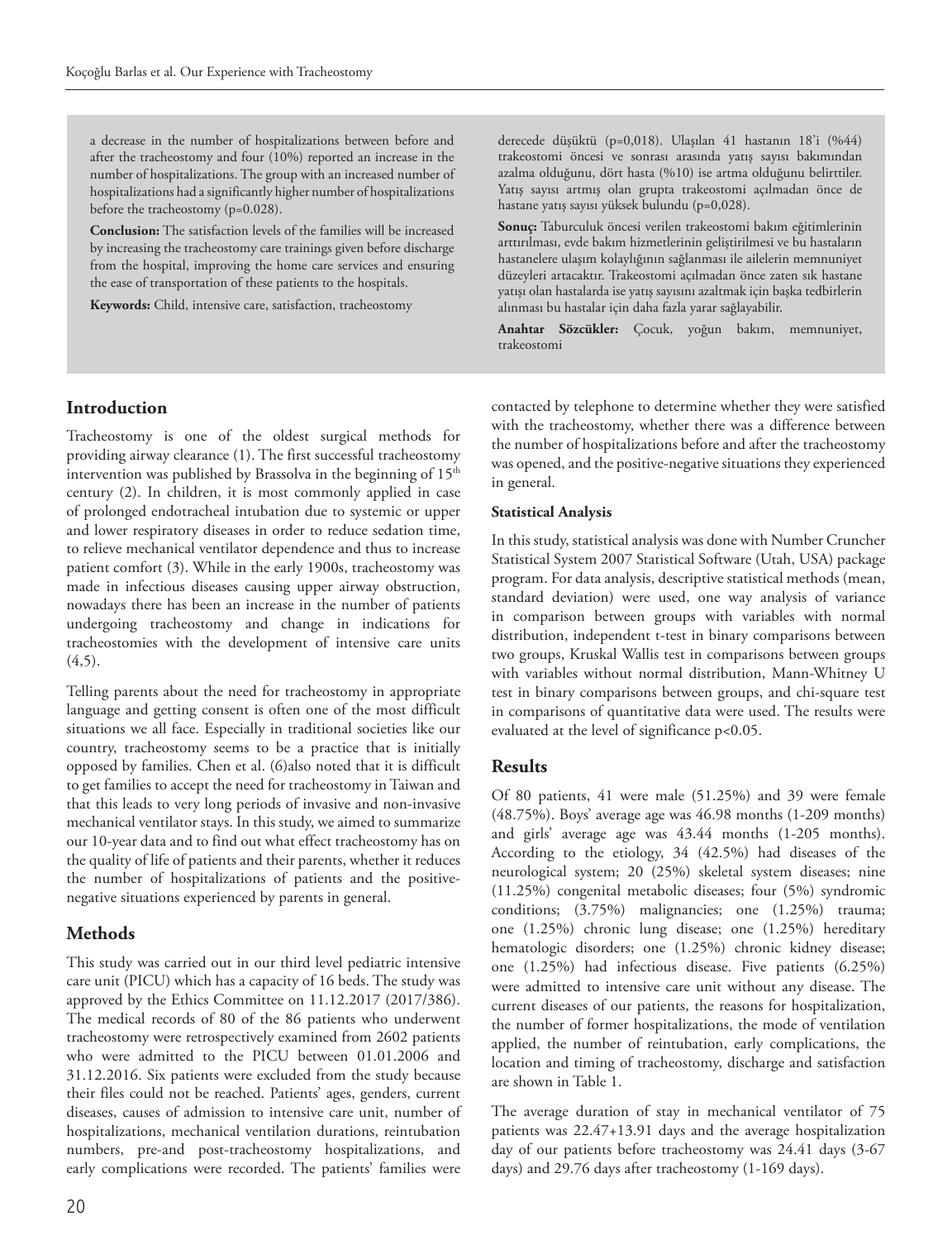Table 1. Diagnosis and clinical features of patients undergoing tracheostomy in the pediatric intensive care unit

|                            |                                                  | U              | %     |  |
|----------------------------|--------------------------------------------------|----------------|-------|--|
|                            | <b>Neurological diseases</b>                     | 34             | 42.5  |  |
|                            | Cerebral palsy                                   | 15             | 44.12 |  |
|                            | Neuromotor retardation                           | 5              | 14.71 |  |
|                            | Epilepsi                                         | $\overline{4}$ | 11.76 |  |
|                            | Guillain-Barre syndrome                          | 2              | 5.88  |  |
|                            | Microcephaly                                     | $\overline{2}$ | 5.88  |  |
|                            | Hydrocephalus + shunt                            | $\overline{2}$ | 5.88  |  |
|                            | Hypoxic ischemic<br>encephalopathy               | $\overline{2}$ | 5.88  |  |
|                            | Hereditary polyneuropathy                        | $\mathbf{1}$   | 2.94  |  |
|                            | Subacute sclerosing<br>panencephalitis           | 1              | 2.94  |  |
|                            | <b>Diseases of the</b><br>musculoskeletal system | 20             | 25    |  |
|                            | Spinal muscular atrophy                          | 11             | 55    |  |
|                            | Hypotonia                                        | 7              | 35    |  |
|                            | Myopathy                                         | $\mathbf{1}$   | 5     |  |
|                            | Severe kyphoscoliosis                            | 1              | 5     |  |
|                            | <b>Congenital metabolic</b><br>diseases          | 9              | 11.25 |  |
| Current                    | syndromes                                        | 4              | 5     |  |
| diseases                   | Down syndrome                                    | $\overline{2}$ | 50    |  |
|                            | Others                                           | $\overline{2}$ | 50    |  |
|                            | <b>Malignancies</b>                              | 3              | 3.75  |  |
|                            | Intracranial tumors                              | 2              | 66.67 |  |
|                            | Acute myeloid leukemia                           | $\mathbf{1}$   | 33.33 |  |
|                            | Trauma                                           |                |       |  |
|                            | Car accident                                     | 1              | 1.25  |  |
|                            | <b>Chronic lung diseases</b>                     |                |       |  |
|                            | Bronchopulmonary                                 |                |       |  |
|                            | Dysplasia                                        | 1              | 1.25  |  |
|                            | <b>Hereditary hematological</b><br>disorders     |                |       |  |
|                            | Factor 5 leiden mutation                         | $\mathbf{1}$   | 1.25  |  |
| Cause of<br>hospitalizaton | <b>Nephrological diseases</b>                    |                |       |  |
|                            | Chronic kidney failure                           | 1              | 1.25  |  |
|                            | <b>Infectious diseases</b>                       |                |       |  |
|                            | Tetanus                                          | $\mathbf{1}$   | 1.25  |  |
|                            | <b>None</b>                                      | 5              | 6.25  |  |
|                            | Respiratory distress                             | 75             | 93.75 |  |
|                            | Shock (hypovolemic or septic<br>shock)           | 3              |       |  |
|                            | Post-cardiopulmonary<br>resuscitation            | 1              | 1.25  |  |
|                            | Planned                                          | 1              | 1.25  |  |
|                            |                                                  |                |       |  |

|                           | None                             | 27            | 33.75 |
|---------------------------|----------------------------------|---------------|-------|
| Number of                 | 1                                | 15            | 18.75 |
| hospitalization           | $\overline{\phantom{0}}$         | 8             | 10    |
|                           | >3                               | 30            | 37.5  |
| Mechanical<br>ventilation | Invasive                         | 75            | 93.75 |
|                           | Non-invasive                     | 5             | 6.25  |
|                           | None                             | 51            | 63.75 |
| Number of<br>reintubation | 1                                | 9             | 11.25 |
|                           | $\overline{2}$                   | 15            | 18.75 |
|                           | >3                               | 5             | 6.25  |
| Complication              | <b>No</b>                        | 79            | 98.75 |
|                           | Yes                              | $\mathbf{1}$  | 1.25  |
| <b>Place and timing</b>   | Planned/in the operating<br>room | 78            | 97.5  |
|                           | Emergent/at bedside              | $\mathcal{P}$ | 2.5   |
| <b>Discharge status</b>   | Survived                         | 71            | 88.75 |
|                           | <b>Exitus</b>                    | 9             | 11.25 |

The families of 41 patients in the study were reached by phone. According to this, eight families (19.5%) were unable to assess their tracheostomy status after discharge either because they had to be admitted to another intensive care unit or because they had losses shortly afterwards. Twenty-three families (56%) said they were satisfied with tracheostomy, while 10 families (24.5%) were dissatisfied. The only difference between the dissatisfied and satisfied groups was in mean age. The mean age of the dissatisfied group was statistically significantly lower than that of the satisfied group (p=0.018). There were no statistically significant differences between sex, present disease, cause of hospitalization, number of hospitalizations, duration of hospitalizations before and after tracheostomy, mechanical ventilation and duration, number of reintubation, early complications, location and timing of tracheostomy, and manner of discharge. A comparison of our patients' satisfaction levels is shown in Table 2.

Thirteen of the 41 patients (32%) were unable to make an assessment due to their initial admission to our service, while 18 patients (44%) reported a decrease, four patients (10%) reported an increase and six patients (14%) reported no changes in terms of number of hospitalizations before and after tracheostomy. The only difference between the declining, increasing, and unchanged groups was in the distribution of the number of hospitalizations before and after tracheostomy. The number of hospitalizations was higher before tracheostomy (p=0.028) in the group with increased hospitalizations. There were no statistically significant differences between groups in terms of age, sex, current illness, cause of hospitalization, duration of hospitalization before and after tracheostomy, duration of mechanical ventilation, number of reintubation, early complications and satisfaction distributions. The evaluation of the number of hospitalizations before and after tracheostomy in our patients is shown in Table 3.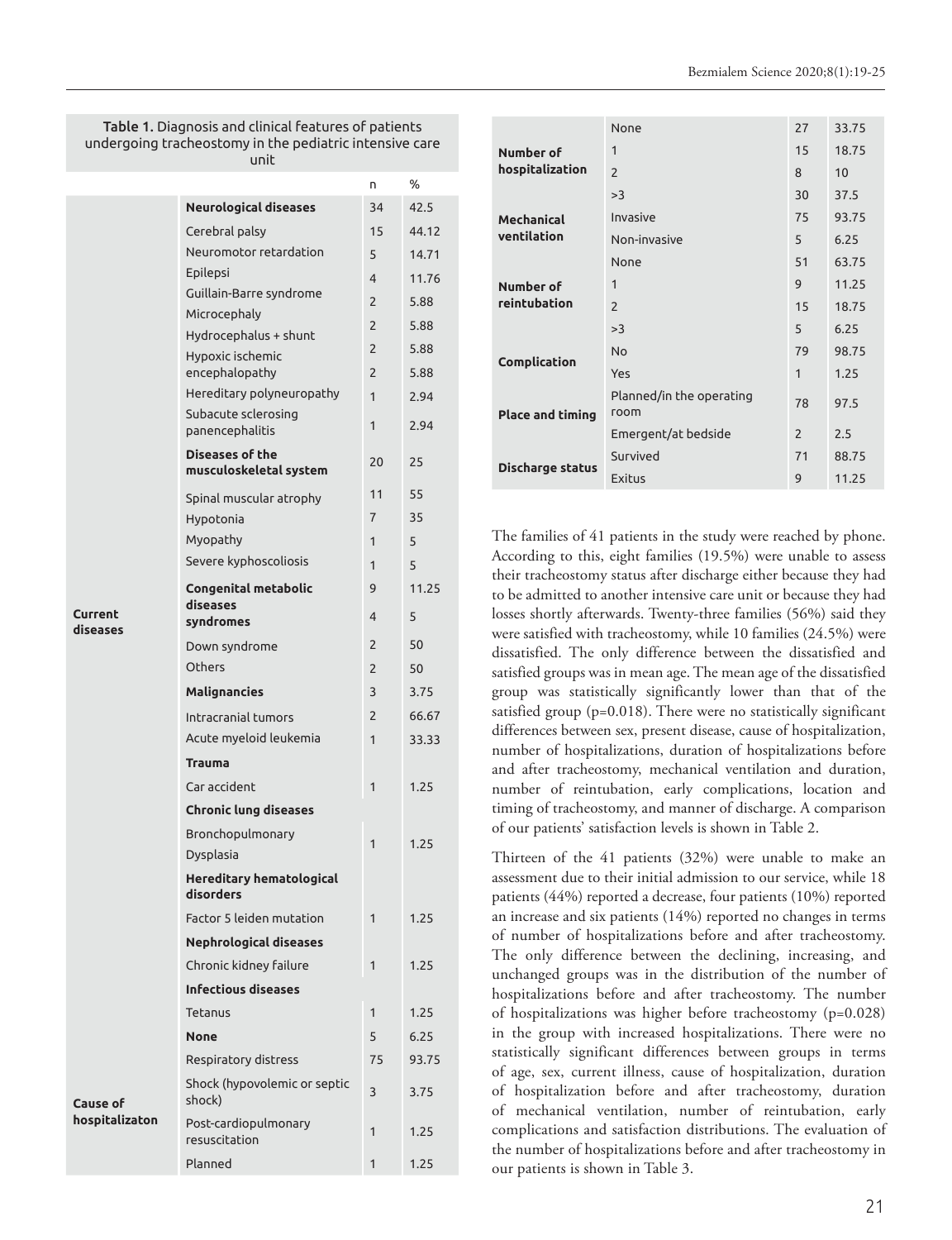|                                                        |                            | Satisfied (23) | Dissatisfied (10) | p         |
|--------------------------------------------------------|----------------------------|----------------|-------------------|-----------|
| Age (months)                                           |                            | 51.48±54.99    | 10.90±8.49        | 0.018     |
| Gender                                                 | Male                       | 12 (52%)       | 2(20%)            |           |
|                                                        | Female                     | 11 (48%)       | $8(80\%)$         | 0.086     |
| <b>Current disease</b>                                 | Neurological diseases      | 12 (52%)       | 6(60%)            |           |
|                                                        | Musculoskeletal diseases   | 7 (31%)        | 3(30%)            | 0.533     |
|                                                        | Syndromes                  | 1(4%)          | $\mathbf 0$       |           |
|                                                        | Car accident               | 1(4%)          | $\mathbf 0$       |           |
|                                                        | Chronic pulmonary diseases | 2(9%)          | 1(10%)            |           |
| <b>Cause of hospitalization</b>                        | Respiratory distress       | 22 (95%)       | 10 (100%)         |           |
|                                                        | Shock                      | 1(5%)          | $\mathbf 0$       | 0.897     |
| <b>Number of hospitalization</b>                       | None                       | 9(40%)         | 4 (40%)           |           |
|                                                        | $\mathbf{1}$               | 1(4%)          | 3(30%)            |           |
|                                                        | $\overline{2}$             | 1(4%)          | $\mathbf 0$       |           |
|                                                        | >3                         | 12 (52%)       | 3(30%)            | 0.174     |
| Duration of hospitalization before tracheostomy (days) |                            | 20.61±16.96    | 23.5±11.76        | 0.272     |
| Duration of hospitalization after tracheostomy (days)  |                            | 21.57±13.92    | 21.2±10.79        | 0.984     |
| <b>Mechanical ventilation</b>                          | Invasive                   | 21 (91%)       | 9 (90%)           |           |
|                                                        | Non-invasive               | 2(9%)          | 1(10%)            | 0.905     |
| Duration of mechanical ventilation (days)              |                            | 18.29±12.97    | 23.78±10.76       | 0.189     |
|                                                        | None                       | 15 (65%)       | 6(60%)            |           |
| <b>Number of reintubation</b>                          | $\mathbf{1}$               | 3(13%)         | 2 (20%)           |           |
|                                                        | $\overline{2}$             | 2(9%)          | $1(10\%)$         |           |
|                                                        | >3                         | 3(13%)         | 1(10%)            | 0.956     |
|                                                        | No                         | 22 (96%)       | 10 (100%)         |           |
| Complication                                           | Yes                        | 1(4%)          | $\mathbf 0$       | 0.503     |
|                                                        | Planned                    | 22 (96%)       | 10 (100%)         |           |
| <b>Place/Timing</b>                                    | <b>Bedside</b>             | 1(4%)          | $\pmb{0}$         | 0.503     |
| <b>Discharge status</b>                                | Survived                   | 23 (100%)      |                   | 10 (100%) |

| Table 2. Comparison of the satisfaction level of the families whose children underwent tracheostomy |  |
|-----------------------------------------------------------------------------------------------------|--|
|-----------------------------------------------------------------------------------------------------|--|

#### **Discussion**

The frequency of performing tracheostomy in intensive care units varies from unit to unit and according to which patients the unit encounters more. Pizza et al. (4) found that the frequency of performing tracheostomy was 1.94% and we determined our frequency as 3.3%. In our study, we found in line with the literature that neurological system diseases were the most common disease group in which tracheostomy was performed (7). This is because these children are in the higher risk group in terms of mechanical ventilator duration, ventilator-related pneumonia incidence and mortality rates than other children in intensive care unit (8-10). In 93% of our patients, the reason for admission to our service was respiratory distress. Since tracheostomy is an application aimed at providing respiratory access, and since the most common two groups of diseases requiring tracheostomy were neurological system and musculoskeletal system diseases, it was considered normal to get this result. In this study, we

found high incidence of tracheostomy in children with frequent hospitalizations and high reintubation frequency as well as in children with first-time hospitalization (33.75%) and first-time intubation (63.75%).

Tracheostomy is performed in the operating room under normal conditions, under general anesthesia and after intubation (11,12). In our unit, 78 patients (97.5%) underwent tracheostomy in elective conditions under operating room conditions and 2 patients (2.5%) underwent tracheostomy at the bedside. These two patients were emergency patients who could not be intubated due to difficult intubation. The majority of our patients were in the group of patients we decided to perform tracheostomy due to prolonged mechanical ventilation. There is no conclusive consensus in the literature on the timing of tracheostomy and how long the patient will remain intubated before tracheostomy (13,14). This period varies between 4.3 days and 30.4 days in the United States, with an average of 14.4 days (13-15). In a 1989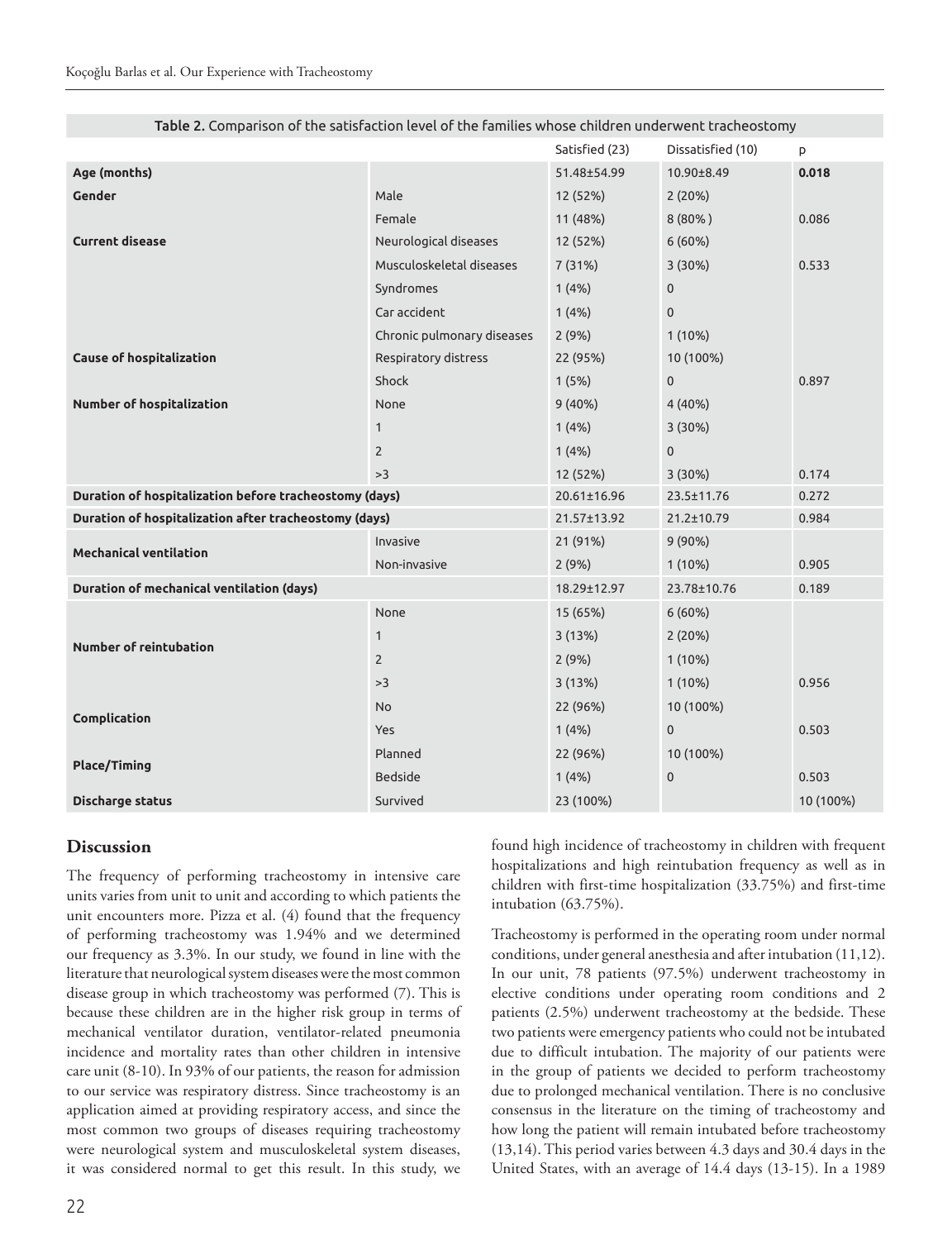|                                                        | rapic 3. Evaluation or the number or nospitalizations before and arter tracheostomy | Decreased    | No change    | Increased    | p     |
|--------------------------------------------------------|-------------------------------------------------------------------------------------|--------------|--------------|--------------|-------|
| Age (months)                                           |                                                                                     | 56.64±70.14  | 21.75±13.05  | 37.67±44.41  | 0.598 |
| Gender                                                 | Male                                                                                | 5(45%)       | 1(25%)       | 2(67%)       |       |
|                                                        | Female                                                                              | 6(55%)       | 3(75%)       | 1(33%)       | 0.544 |
|                                                        | Neurological diseases                                                               | 7(63%)       | 2(50%)       | 2(67%)       |       |
|                                                        | Musculoskeletal diseases                                                            | 4(36%)       | 1(25%)       | $\mathbf{0}$ |       |
| <b>Current disease</b>                                 | Malignancies                                                                        | $\mathbf{0}$ | 1(25%)       | $\mathbf{0}$ |       |
|                                                        | Hematological diseases                                                              | $\mathbf{0}$ | $\mathbf 0$  | 1(33%)       | 0.135 |
|                                                        | Respiratory distress                                                                | 10 (91%)     | 4 (100%)     | 3 (100%)     |       |
| <b>Cause of hospitalization</b>                        | Shock                                                                               | 1(9%)        | $\mathbf{0}$ | $\mathbf{0}$ | 0.714 |
| Number of hospitalization                              | None                                                                                | 1(9% )       | $\mathbf{0}$ | $\mathbf 0$  |       |
|                                                        | 1 ve 2                                                                              | 1(9%)        | 2(50%)       | 6(67%)       |       |
|                                                        | >3                                                                                  | 9(82%)       | 2(50%)       | 1(33%)       | 0.028 |
| Duration of hospitalization before tracheostomy (days) |                                                                                     | 16.27±10,15  | 22±15.34     | 14.33±4.16   | 0.597 |
| Duration of hospitalization after tracheostomy (days)  |                                                                                     | 1864±13.05   | 11.75±9.74   | 36±24,27     | 0.114 |
| <b>Mechanical ventilation</b><br>Invasive              |                                                                                     | 11 (100%)    | 4 (100%)     | 3 (100%)     |       |
| Duration of mechanical ventilation (days)              |                                                                                     | 14.82±10.66  | 18.75±17.46  | 14.33±4.16   | 0.834 |
| <b>Number of reintubation</b>                          | None                                                                                | 8 (73%)      | 2(50%)       | 3 (100%)     |       |
|                                                        | $\mathbf{1}$                                                                        | 1(9%)        | 1(25%)       | $\mathbf 0$  |       |
|                                                        | $\overline{2}$                                                                      | 2(18%)       | 1(25%)       | $\mathbf{0}$ | 0.672 |
| Complication                                           | <b>No</b>                                                                           | 10 (91%)     | 4 (100%)     | 3 (100%)     |       |
|                                                        | Yes                                                                                 | 1(9%)        | $\mathbf 0$  | $\mathbf 0$  | 0.714 |
| Place/timing                                           | Planned                                                                             | 11 (100%)    | 4 (100%)     | 3 (100%)     |       |
| Discharge status                                       | Survived                                                                            | 11 (100%)    | 4 (100%)     | 3 (100%)     |       |
| <b>Satisfaction</b>                                    | Satisfied                                                                           | 7(78%)       | 1(50%)       | 1(33%)       |       |
|                                                        | Dissatisfied                                                                        | 2(22%)       | 1(50%)       | 2(67%)       | 0.342 |

Table 3. Evaluation of the number of hospitalizations before and after tracheostomy

consensus report, The American National Association of Medical Directions of Respiratory Care recommended tracheostomy in patients who have been on a mechanical ventilator for longer than 21 days (16). In children, Holscher et al. (17) and Lee et al. (18) recommended that this period be kept shorter (7 and 14 days) as it provides a decrease in sedation amount, increases in patient comfort and causes a shorter leaving from mechanical ventilator. In the studies from our country, Oğuz and Deniz (19) found the ventilation period before tracheostomy as an average of 30 days and Tolunay et al. (20) found as an average of 29.6 days. The average duration of stay in mechanical ventilator in our patients was 22.47+13.91 days, the average number of hospitalization days before tracheostomy was 24.41 days (3-67 days) and 29.76 days after tracheostomy (1-169 days).

Early complications such as pneumothorax, pneumomediastinum or subcutaneous emphysema began to decrease with performing of tracheostomy under general anesthesia in operating room conditions (21), but high rates of 53-61% were reported in some series (22,23). Pneumothorax developed in the early postoperative period in only one patient (1.25%) was controlled by early diagnosis and intervention in our study. Mortality rates ranging from 8% (24,25) to 42.9% (3) have been reported in the literature associated with underlying disease unrelated to tracheostomy. Deaths due to tracheostomy are below 1% (26,27). Nine of our patients (11.25%) were lost due to their underlying diseases, while 71 of them (88.75%) were discharged to home. There was no mortality due to the tracheostomy procedure.

There are not many studies about the families of children with tracheostomy in the literature. Some surveys to date have shown that the quality of life of parents with children with tracheostomy has decreased, which has a negative impact on the mental health of parents (28). The same surveys highlighted that the stress and fear experienced by parents can be best reduced by communication with experienced families with children with tracheostomy. Margolan noted that only 60% of parents felt they had received their full pre-discharge tracheostomy training and that they had many concerns (29). Mc Cormick noted that many parents expressed dissatisfaction after discharge and believed that all family members should receive emergency training before being discharged (30). The limitation of our study was that it included patients in the last 10 years and that we did not follow up patients after tracheostomy, so we were able to reach only 41 parents. No surveys could be conducted because we did not meet with the families face to face. However, they were asked to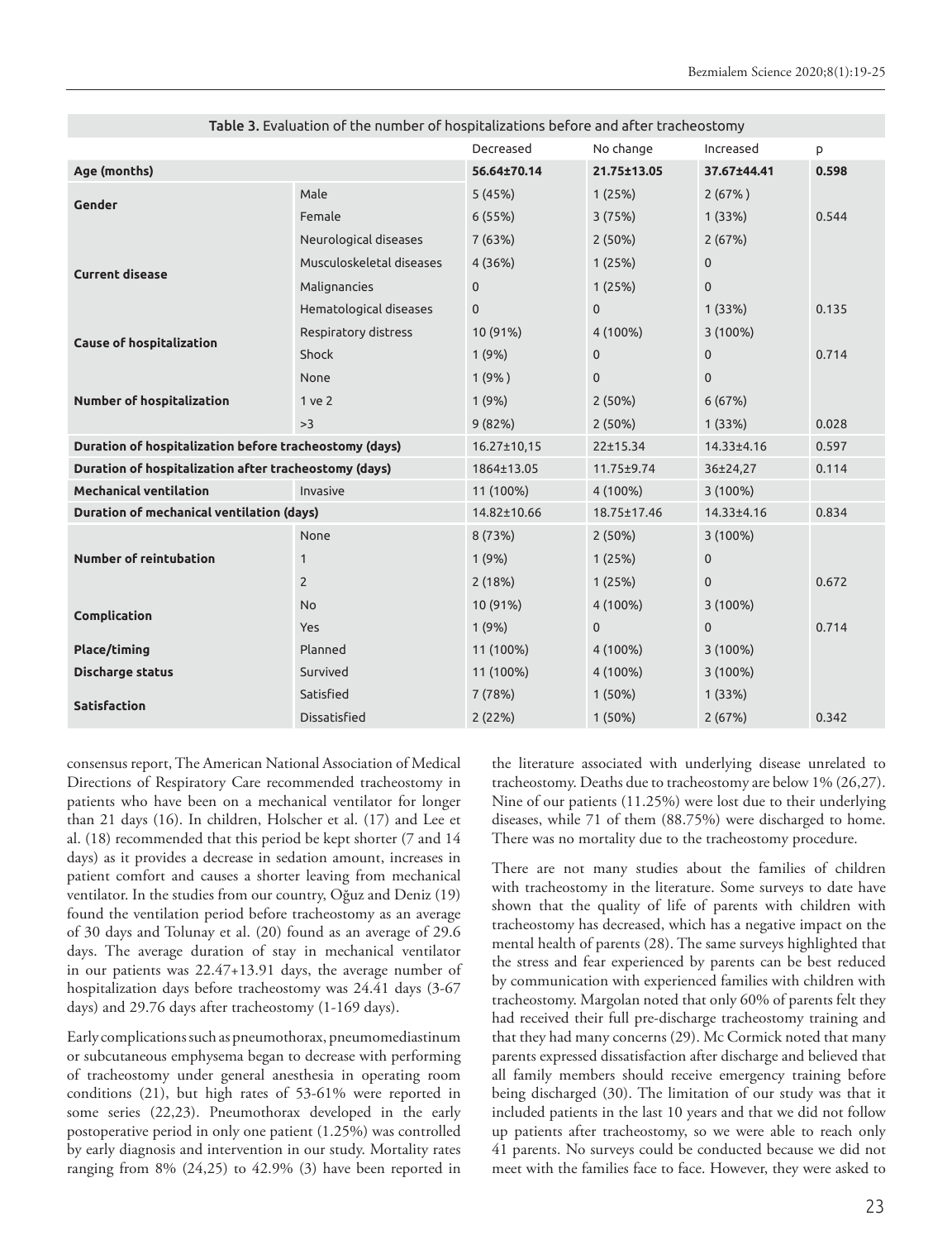make comparisons between the first speech made by us about the necessity of performing a tracheostomy to their children and the period after they started living alone at home after the tracheostomy was performed. In general, they stated that they were satisfied with the tracheostomy and that their fears were lost after they started to live with the tracheostomy, compared to the anxiety and fear they experienced when the first conversation about tracheostomy was made with the families. They explained their levels of satisfaction with decreased complaints about their children's respiratory system, in particular. The dissatisfied group was a particularly small aged group and the reasons for dissatisfaction included inadequate education, difficulty in reaching a hospital when there is a problem, and failure in closing the tracheostomy at follow up. Tracheostomy training is provided by experienced nurses in our unit. However, we believe that establishing tracheostomy training teams, improving the quality of education and providing intermittent home care services to these patients will be better for patient and parental health.

In our study, we found that tracheostomy decreased the number of hospitalizations in 44% of patients and increased the number of hospitalizations in 10% of patients. The group with an increased number of hospitalizations was also the group with a higher number of hospitalizations prior to tracheostomy. Although tracheostomy is performed in cases of prolonged mechanical ventilation, it is intended to reduce hospitalizations due to respiratory problems, especially in chronically ill children. However, in these children who are already hospitalized frequently, we believe that the development of respiratory protective methods other than tracheostomy will be more comfortable. After discharge, follow-up of patients with tracheostomy in our hospital is performed by the otorhinolaryngology clinic. The fact that our study covered a period as long as 10 years and that patient follow-up was carried out by another clinic caused the number of patients that could be reached to be limited. Therefore, the satisfaction and hospitalization data after tracheostomy that we aimed for in the study needs to be supported by wider studies.

## **Conclusion**

Increasing the quality of education given to parents before discharge, especially in the younger age group, and ensuring that these patients have access to hospitals in case of any problem will increase the comfort of life and satisfaction of children and families. In addition, we believe that home care services should be developed and necessary measures should be taken regarding tracheostomy care. In chronic patients who already have frequent hospitalizations, the number of hospitalizations can be reduced by developing other respiratory protective methods.

## **Ethics**

**Ethics Committee Approval:** The study was approved by the Ethics Committee on 11.12.2017 (2017/386).

**Informed Consent:** Our work is retrospective.

Peer-review: Externally peer reviewed.

## **Authorship Contributions**

Concept: H.S.K., O.Y., M.T.P., Design: Ü.K.B., E.Ş., N.A., Data Collection or Processing: O.Y., N.A., Ü.K.B., Analysis or Interpretation: E.Ş., M.T.P., Ü.K.B., Literature Search: H.S.K., E.Ş., N.A., Writing: M.T.P., Ü.K.B., O.Y.

**Conflict of Interest:** No conflict of interest was declared by the authors.

**Financial Disclosure:** The authors declared that this study received no financial support.

## **References**

- 1. Ünlü İ, İlhan E, Ünlü EN, Ateş H, Gün E , Yaman H, ve ark. Düzce Üniversitesi Tıp Fakültesi'nde 5 Yıllık Pediatrik Trakeotomi Deneyimimiz. Turk Arch Otorhinolaryngol 2015;53:108-11.
- 2. Goodall EW. On infectious diseases and epidemiology in the Hippocratic collection: (Section of the History of Medicine). Proc R Soc Med 1934;27:525-34.
- 3. Acar B, Acar M, Yıldız E, Karaşen RM. Çocuk Trakeostomi: Endikasyonlar, Komplikasyonlar ve 20 Olgunun İncelenmesi. J Turgut Ozal Med Cent 2014;21:41-3.
- 4. Pizza A, Picconi E, Piastra M, Genovese O, Biasucci DG, Conti G. Early versus late tracheostomy in pediatric intensive care unit: does it matter? A 6-year experience. Minerva Anestesiologica 2017;83:836- 43.
- 5. Mok Q. Tracheostomies in paediatric intensive care: evolving indications and changing expectations. Arch Dis Child 2012;97:858- 59.
- 6. Chen CH, Chang JH, Hsu CH, Chiu NC, Peng CC, Jim WT, et al. A 12-year-experience with tracheostomy for neonates and infants in northern Taiwan: Indications, hospital courses, and long-term outcomes. Pediatr Neonatol 2018;59:141-6.
- 7. McPherson ML, Shekerdemian L, Goldsworthy M, Minard CG, Nelson CS, Stein F, et al. A Decade of Pediatric Tracheostomies: Indications, Outcomes, and Long-Term Prognosis. Pediatr Pulmonol 2017;52:946-53.
- 8. Bell MJ, Carpenter J, Au AK, Keating RF, Myseros JS, Yaun A, et al. Development of a pediatric neurocritical care service. Neurocrit Care 2009;10:4-10.
- 9. Wainwright MS, Grimason M, Goldstein J, Smith CM, Amlie-Lefond C, Revivo G, et al. Building a pediatric neurocritical care program: a multidisciplinary approach to clinical practice and education from the intensive care unit to the outpatient clinic. Semin Pediatr Neurol 2014;21:248-54.
- 10. Al harfi IM, Charyk Stewart T, Al Helali I, Daoud H, Fraser DD. Infection rates, fevers, and associated factors in pediatric severe traumatic brain injury. J Neurotrauma 2014;31:452-58.
- 11. Ünal F. Tracheostomy in children. Pediatrik Kulak Burun Boğaz Hastalıkları II. Katkı Pediatri Dergisi 2004;26:48-54.
- 12. Akcan AB, Dursun O. Pediatrik trakeotomi ve ev bakımı. KBB-Forum 2010;9:70-7.
- 13. Wood D, McShane P, Davis P. Tracheostomy in children admitted to paediatric intensive care. Arch Dis Child 2012;97:866-9.